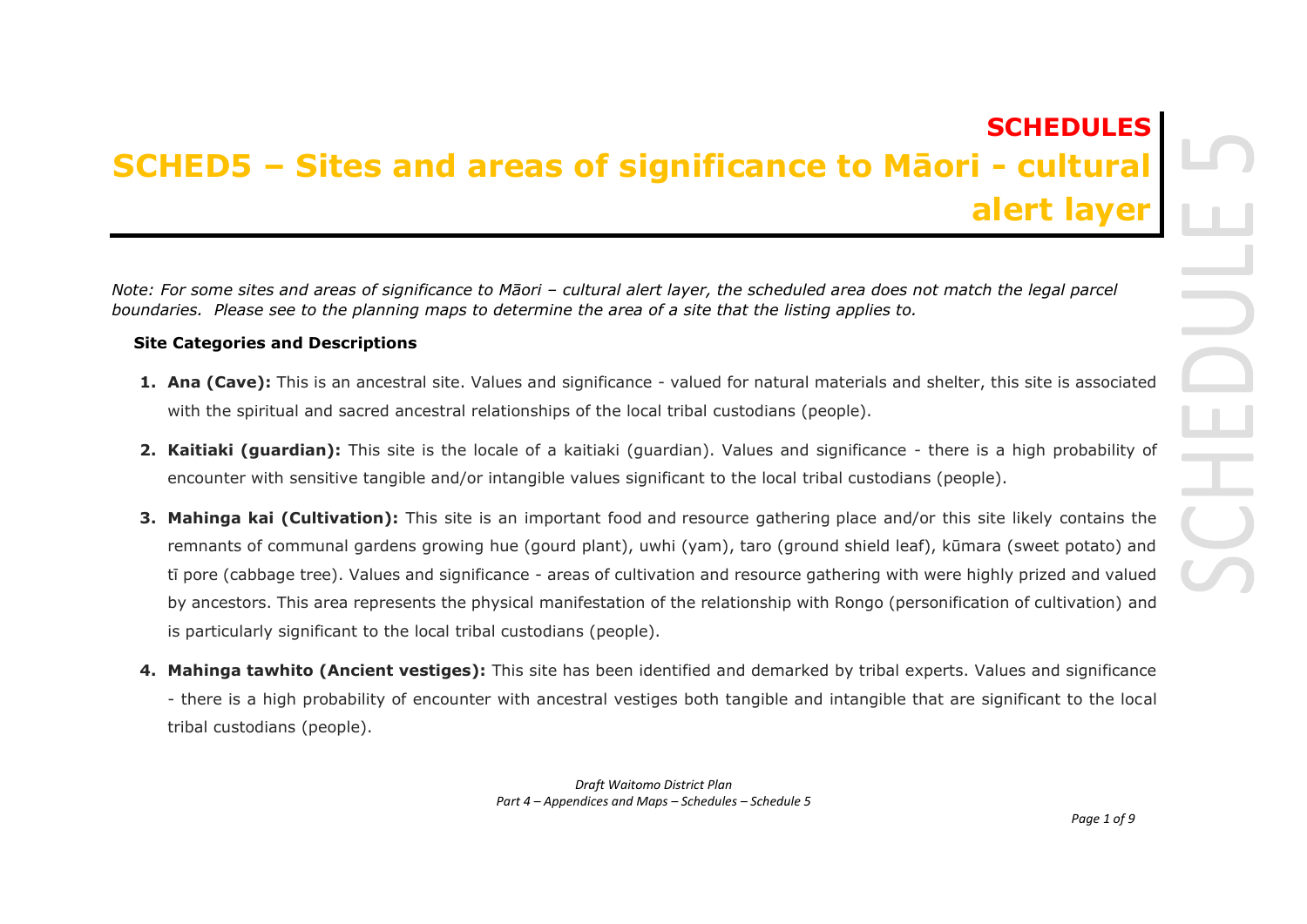- **5. Nohanga (Village):** This site is a village settlement associated to the local tribal custodians. Values and significance this site was valued for its proximity to significant resources. Habitation was either seasonal or permanent and it is of significance to generations of the local tribal custodians (people).
- **6. Pakanga (Battle Site):** This is a battle site has been identified and demarked by tribal experts. Values and significance there is a high probability of encounter with sensitive tangible and/or intangible values significant to the local tribal custodians (people).
- **7. Parahanga (Midden/ disposal area):** this site is proximal to a key food and resource gathering place and additionally related to local settlements and Pā. Values and significance – in addition to significant archaeological values, the site is particularly significant to, and under the guardianship of the local tribal custodians (people).
- **8. Pouwhenua (Landmark):** this site is wāhi taonga and associated with significant tribal history and narratives. Values and significance – this landmark is associated with the deeds of the ancestors of the local tribal custodians. As a landmark it is valued for the significance associated with korero and whakapaunga kaha of the local tribal custodians (people).
- **9. Takotoranga (Burial Site):** This site is associated with ancestral burial practices. Values and significance this is an ancient burial site and is associated with tapu or sacred burial practices. This site is particularly significant to, and under the guardianship of the local tribal custodians (people).
- **10.Taunga Waka (A landing site for waka/ canoe):** This site has been identified and demarked by tribal experts. Values and significance - A landing site for waka (canoe), this area represents the relationship with the inland waterways and the ocean space, and are particularly significant to the local tribal custodians (people).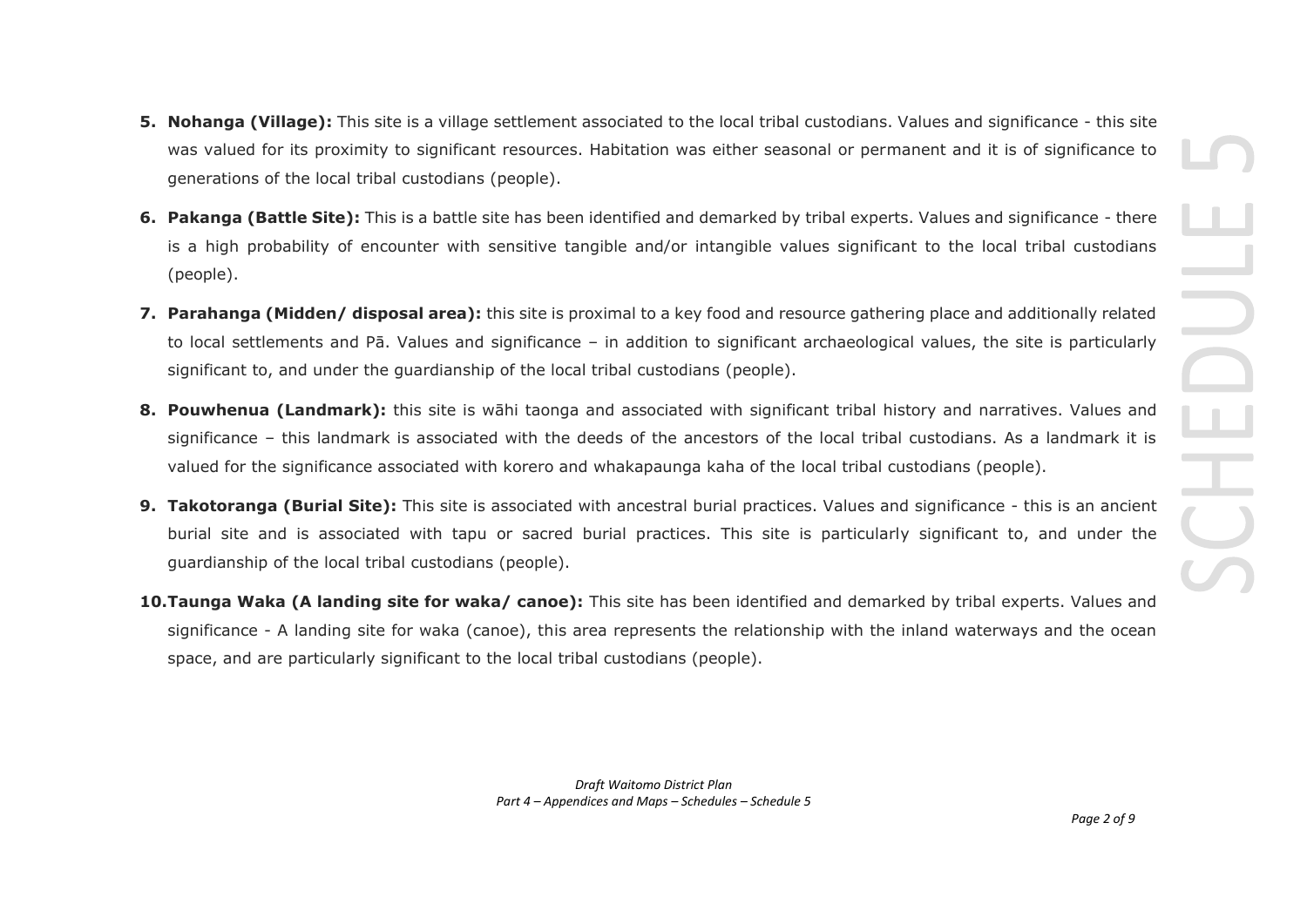- **11.Wai (Water):** This site is a key food gathering area and/or a sacred or tapu site under the guardianship of the local tribal custodians (people). Values and significance - the site is related to tribal narratives, sacred rights and representations and valued natural resources associated with the local tribal custodians (people).
- **12.Wāhi tupuna (Ancestral location):** This term symbolises life and the oral narratives of the local tribal guardians (people). As a landmark it is valued for its holistic association with the local tribal custodians as a collective, through the generations.

| <b>Unique</b>     | Map        | <b>Location</b>                             | <b>Legal description</b>                                                                                                                                                                         | <b>Site Name</b> | Category    | <b>Values Summary</b>                                                                                                                                                                                                                                                                                                                                                                                                                                                                                                                                                                       |
|-------------------|------------|---------------------------------------------|--------------------------------------------------------------------------------------------------------------------------------------------------------------------------------------------------|------------------|-------------|---------------------------------------------------------------------------------------------------------------------------------------------------------------------------------------------------------------------------------------------------------------------------------------------------------------------------------------------------------------------------------------------------------------------------------------------------------------------------------------------------------------------------------------------------------------------------------------------|
| <b>Identifier</b> | <b>Ref</b> |                                             |                                                                                                                                                                                                  |                  |             |                                                                                                                                                                                                                                                                                                                                                                                                                                                                                                                                                                                             |
| CAL01             |            | Located on the<br>coast west of<br>Māhoenui | Section 7 Block<br>III Awakino<br>North SD                                                                                                                                                       | Onutae           | Mahinga Kai | This site is an important food and resource<br>gathering place and/or this site likely contains the<br>remnants of communal gardens growing hue<br>(gourd plant), uwhi (yam), taro (ground shield<br>leaf), kuumara (sweet potato) and tii pore<br>(cabbage tree). Values and significance - areas of<br>cultivation and resource gathering with were<br>highly prized and valued by ancestors. This area<br>represents the physical manifestation of the<br>relationship with Rongo (personification of<br>cultivation) and is particularly significant to the<br>local tribal custodians. |
| CAL <sub>02</sub> |            | Mōkau Point                                 | Lot 1 &2 DP<br>346991; Section<br>22,23,24 Block I<br>Awakino SD;<br>Section 1,2,3<br>Block VIII Mokau<br>VILL; Section 1-<br>3,5-14,24 Block<br>IX Mokau VILL;<br>Section 1-11<br>Block X Mokau | Te Nau Nau Urupā | Takotoranga | This site is associated with ancestral burial<br>practices. Values and significance - this is an<br>ancient burial site and is associated with tapu or<br>sacred burial practices. This site is particularly<br>significant to, and under the guardianship of the<br>local tribal custodians.                                                                                                                                                                                                                                                                                               |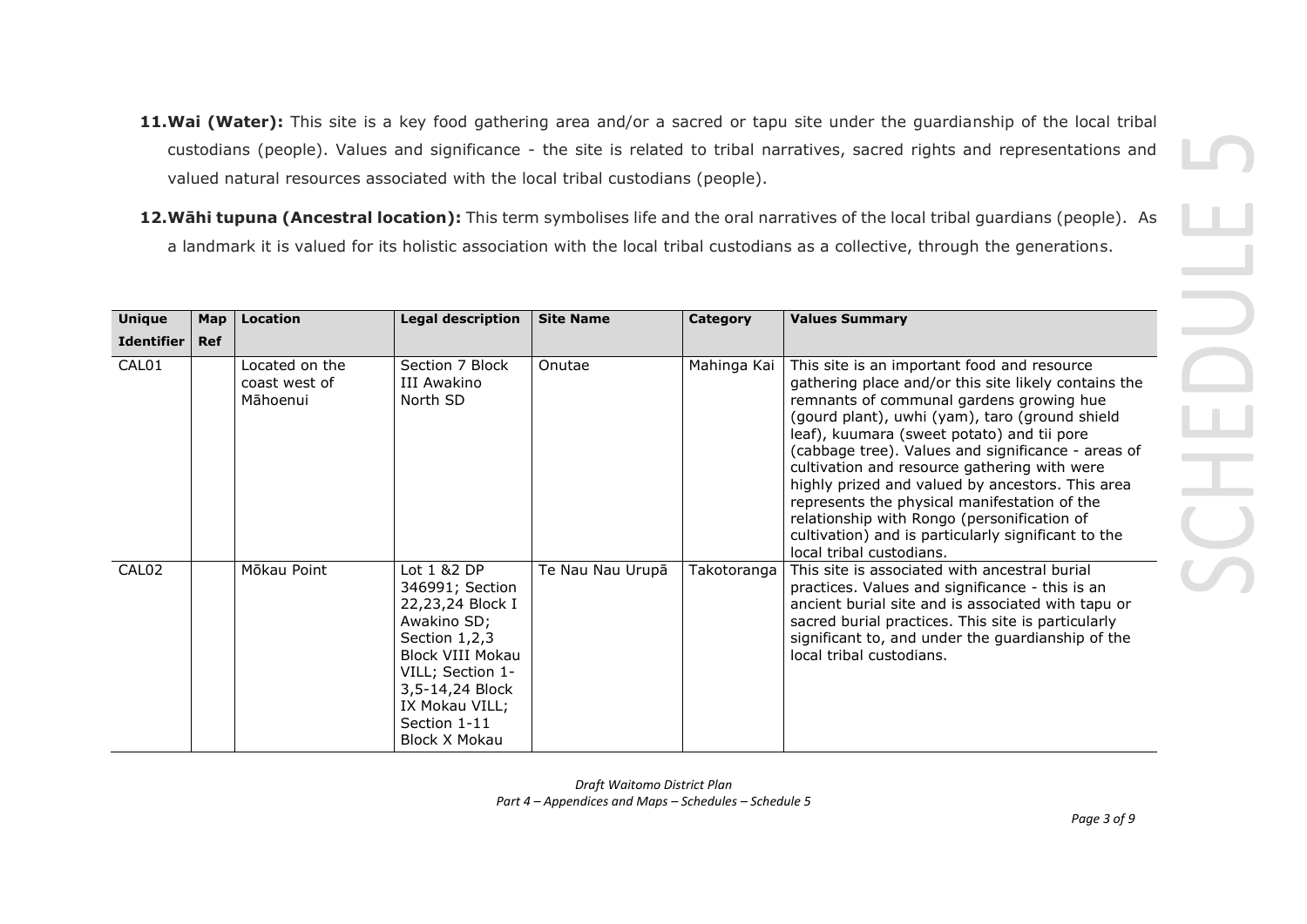| <b>Unique</b>     | Map | <b>Location</b>                                   | <b>Legal description</b>                                                                                                                                                            | <b>Site Name</b>       | Category    | <b>Values Summary</b>                                                                                                                                                                                                                                                                                       |  |
|-------------------|-----|---------------------------------------------------|-------------------------------------------------------------------------------------------------------------------------------------------------------------------------------------|------------------------|-------------|-------------------------------------------------------------------------------------------------------------------------------------------------------------------------------------------------------------------------------------------------------------------------------------------------------------|--|
| <b>Identifier</b> | Ref |                                                   |                                                                                                                                                                                     |                        |             |                                                                                                                                                                                                                                                                                                             |  |
|                   |     |                                                   | VILL; Section<br>1,2,4-12.18<br>Block XI Mokau<br>VILL and legal<br>road                                                                                                            |                        |             |                                                                                                                                                                                                                                                                                                             |  |
| CAL03             |     | 219 Te Mahoe Road                                 | Section 21 Block<br>I Awakino SD<br>and legal road                                                                                                                                  | <b>Mission Station</b> | Nohoanga    | This site is a village settlement associated to the<br>local tribal custodians. Values and significance -<br>this site was valued for its proximity to significant<br>resources. Habitation was either seasonal or<br>permanent and it is of significance to generations<br>of the local tribal custodians. |  |
| CAL04             |     | North from<br>Kahuwera Road                       | Lot 1 DP 15719;<br>Lot 2 DP 13809;<br>Lot 2 DP 342835;<br>Part Kahuwera<br>B2B5, B2B7B<br>Block; Part Lot 1<br>DP 18862;<br>Section 18,41,42<br><b>Block IV Totoro</b><br><b>SD</b> | Kahuwera Maunga        | Takotoranga | This site is associated with ancestral burial<br>practices. Values and significance - this is an<br>ancient burial site and is associated with tapu or<br>sacred burial practices. This site is particularly<br>significant to, and under the guardianship of the<br>local tribal custodians.               |  |
| CAL05             |     | Piopio School and<br>College - 14-18 Aria<br>Road | Part Piopio A1A1<br>Block; Part Piopio<br>A1B Block; Part<br>Kinohaku East<br>4B1 Block                                                                                             | Wāhi Tapu              | Takotoranga | This site is associated with ancestral burial<br>practices. Values and significance - this is an<br>ancient burial site and is associated with tapu or<br>sacred burial practices. This site is particularly<br>significant to, and under the guardianship of the<br>local tribal custodians.               |  |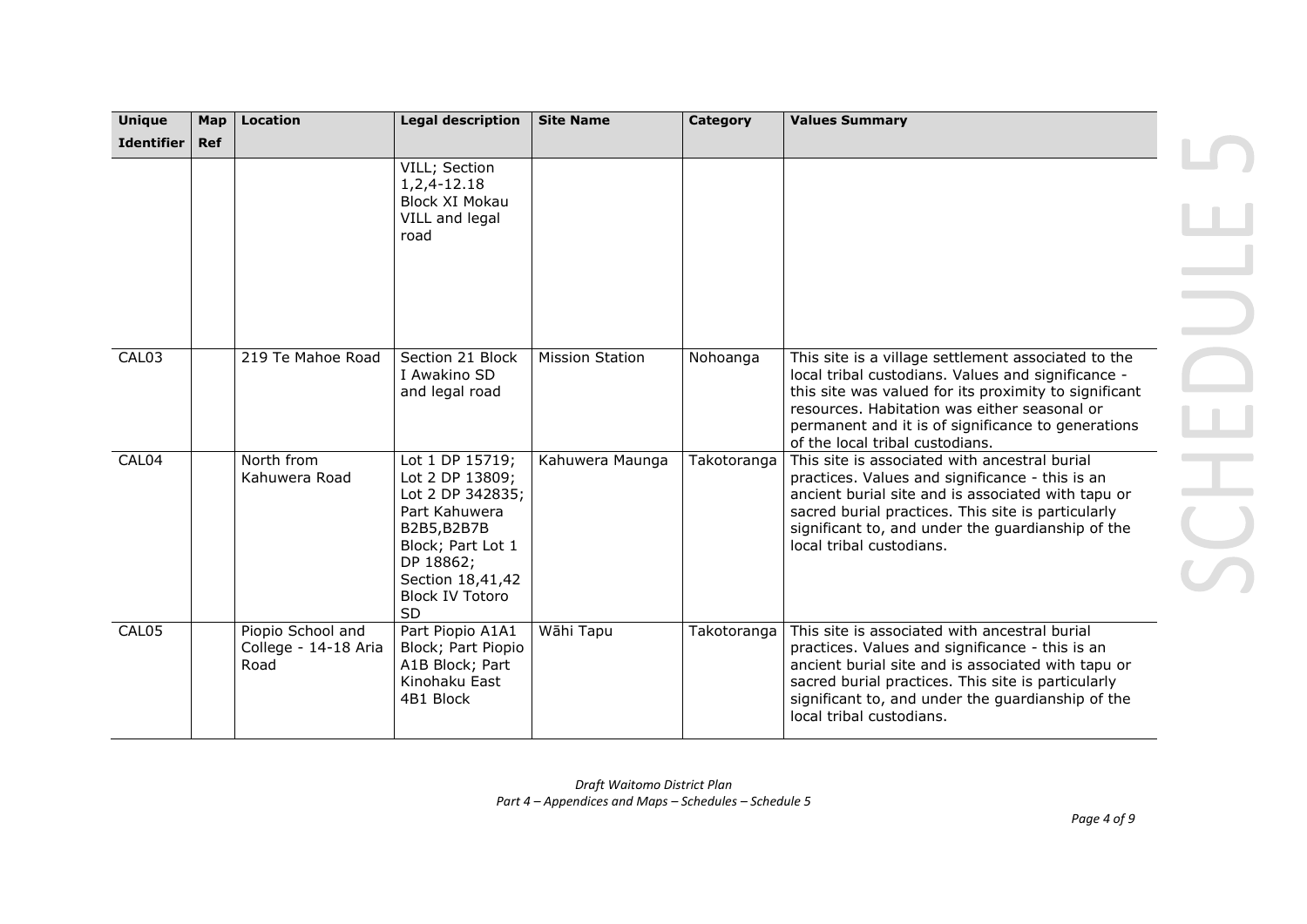| <b>Unique</b>     | Map        | Location                            | <b>Legal description</b>                           | <b>Site Name</b>                                                       | Category | <b>Values Summary</b>                                                                                                                                                                                                                                                                                       |
|-------------------|------------|-------------------------------------|----------------------------------------------------|------------------------------------------------------------------------|----------|-------------------------------------------------------------------------------------------------------------------------------------------------------------------------------------------------------------------------------------------------------------------------------------------------------------|
| <b>Identifier</b> | <b>Ref</b> |                                     |                                                    |                                                                        |          |                                                                                                                                                                                                                                                                                                             |
| CAL06             |            | Rukuhia Domain -<br>31 Aria Road    | Section 5 Block<br>III Totoro SD and<br>legal road | Rukuhia Fort                                                           | Nohoanga | This site is a village settlement associated to the<br>local tribal custodians. Values and significance -<br>this site was valued for its proximity to significant<br>resources. Habitation was either seasonal or<br>permanent and it is of significance to generations<br>of the local tribal custodians. |
| CAL07             |            | North of 539<br>Whakapirau Road     | Section 7 Block<br>XIII Kawhia<br>North SD         | Puketaumatamaere<br>Pā                                                 | Nohoanga | This site is a village settlement associated to the<br>local tribal custodians. Values and significance -<br>this site was valued for its proximity to significant<br>resources. Habitation was either seasonal or<br>permanent and it is of significance to generations<br>of the local tribal custodians. |
| CAL08             |            | On Takatahi                         | Taharoa A6D2<br>Block; Part<br>Wesleyan GRANT      | Takatahi Pā                                                            | Nohoanga | This site is a village settlement associated to the<br>local tribal custodians. Values and significance -<br>this site was valued for its proximity to significant<br>resources. Habitation was either seasonal or<br>permanent and it is of significance to generations<br>of the local tribal custodians. |
| CAL09             |            | East off end of<br>Mangakowhai Road | Arapae 1 Block                                     | Moti                                                                   | Nohoanga | This site is a village settlement associated to the<br>local tribal custodians. Values and significance -<br>this site was valued for its proximity to significant<br>resources. Habitation was either seasonal or<br>permanent and it is of significance to generations<br>of the local tribal custodians. |
| CAL10             |            | East off end of<br>Mangakowhai Road | Arapae 1 Block                                     | Arapae 1 Block;<br>Lot 4 DPS 35845;<br>Kinohaku East<br>2No16C2B Block | Nohoanga | This site is a village settlement associated to the<br>local tribal custodians. Values and significance -<br>this site was valued for its proximity to significant<br>resources. Habitation was either seasonal or<br>permanent and it is of significance to generations<br>of the local tribal custodians. |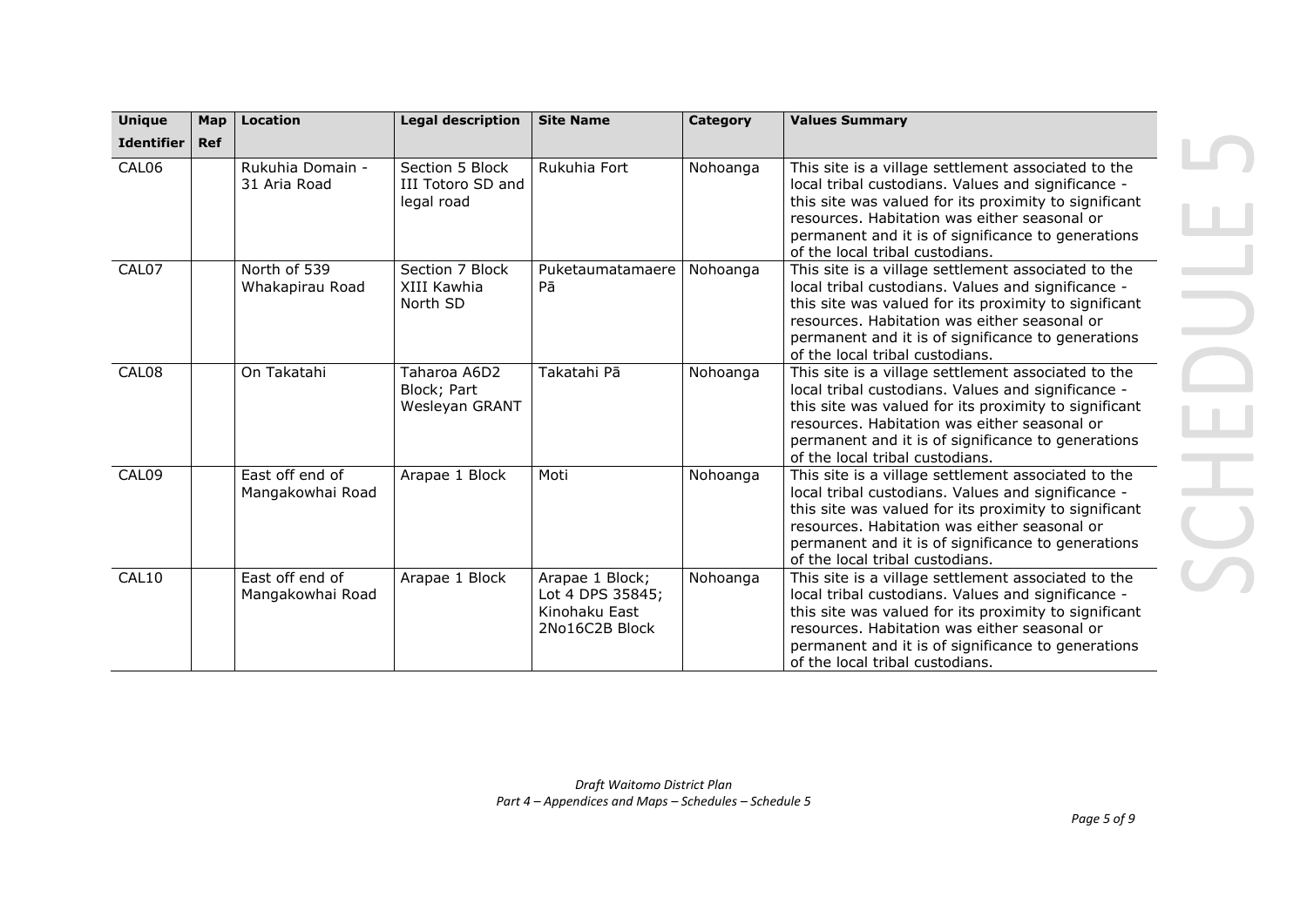| <b>Unique</b>     | Map        | <b>Location</b>                   | <b>Legal description</b>                                                                                                         | <b>Site Name</b> | Category    | <b>Values Summary</b>                                                                                                                                                                                                                                                                                                                                                                                                                                                                                                                                                                       |
|-------------------|------------|-----------------------------------|----------------------------------------------------------------------------------------------------------------------------------|------------------|-------------|---------------------------------------------------------------------------------------------------------------------------------------------------------------------------------------------------------------------------------------------------------------------------------------------------------------------------------------------------------------------------------------------------------------------------------------------------------------------------------------------------------------------------------------------------------------------------------------------|
| <b>Identifier</b> | <b>Ref</b> |                                   |                                                                                                                                  |                  |             |                                                                                                                                                                                                                                                                                                                                                                                                                                                                                                                                                                                             |
| CAL11             |            | Gloworm Caves                     | Hauturu East 8 &<br>9 Block; Section<br>10 Block X<br>Orahiri SD                                                                 | Te Tomo          | Ana         | This is an ancestral site. Values and significance -<br>valued for natural materials and shelter, this site<br>is associated with the spiritual and sacred<br>ancestral relationships of the local tribal<br>custodians.                                                                                                                                                                                                                                                                                                                                                                    |
| CAL12             |            | By Caves car park                 | Hauturu East 11<br>Block and legal<br>road                                                                                       | Te Puinga        | Mahinga Kai | This site is an important food and resource<br>gathering place and/or this site likely contains the<br>remnants of communal gardens growing hue<br>(gourd plant), uwhi (yam), taro (ground shield<br>leaf), kuumara (sweet potato) and tii pore<br>(cabbage tree). Values and significance - areas of<br>cultivation and resource gathering with were<br>highly prized and valued by ancestors. This area<br>represents the physical manifestation of the<br>relationship with Rongo (personification of<br>cultivation) and is particularly significant to the<br>local tribal custodians. |
| CAL13             |            | River up to Gloworm<br>caves      | Hauturu East<br>1A5B1 Block;<br>Waitomo A3B2B2<br>Block and legal<br>road                                                        | Nga Pikowai      | Wai         | This site is a key food gathering area and/or a<br>sacred or tapu site under the guardianship of the<br>local tribal custodians. Values and significance -<br>the site is related to tribal narratives, sacred rights<br>and representations and valued natural resources<br>associated with the local tribal custodians.                                                                                                                                                                                                                                                                   |
| CAL14             |            | River edge from<br>Caves car park | Uekaha A14<br>Block; Part<br>Hauturu East 3B1<br>Block; Hauturu<br>East 23 Block;<br>Part Hauturu<br>East B2No2A<br><b>Block</b> | Kōwhatu kōiwi    | Takotoranga | This site is associated with ancestral burial<br>practices. Values and significance - this is an<br>ancient burial site and is associated with tapu or<br>sacred burial practices. This site is particularly<br>significant to, and under the guardianship of the<br>local tribal custodians.                                                                                                                                                                                                                                                                                               |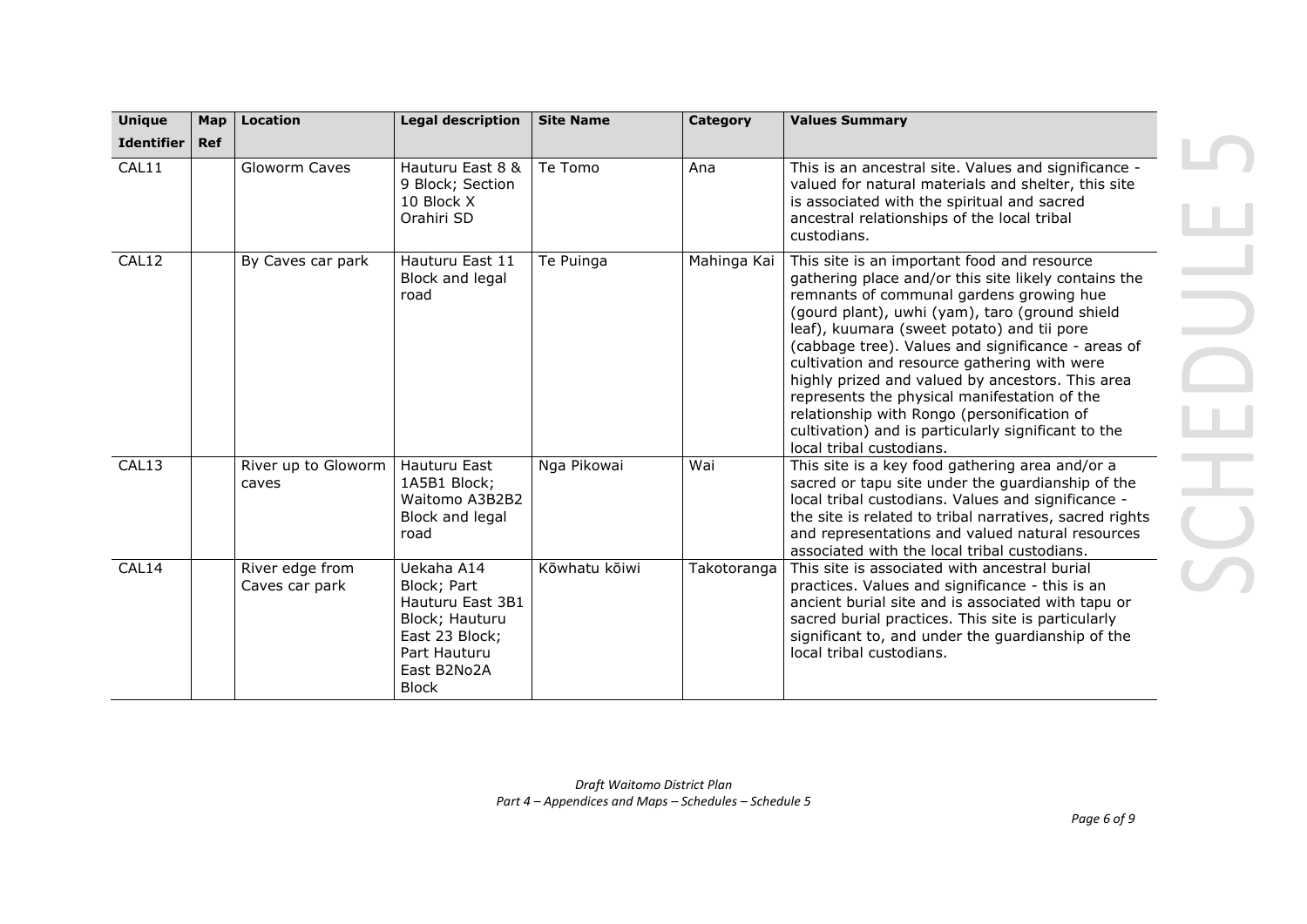| <b>Unique</b>     | Map        | <b>Location</b>                | <b>Legal description</b>                                                                                                              | <b>Site Name</b>       | Category       | <b>Values Summary</b>                                                                                                                                                                                                                                                                                       |
|-------------------|------------|--------------------------------|---------------------------------------------------------------------------------------------------------------------------------------|------------------------|----------------|-------------------------------------------------------------------------------------------------------------------------------------------------------------------------------------------------------------------------------------------------------------------------------------------------------------|
| <b>Identifier</b> | <b>Ref</b> |                                |                                                                                                                                       |                        |                |                                                                                                                                                                                                                                                                                                             |
| CAL15             |            | East of 324 Te<br>Waitere Road | Kinohaku West<br>11B2B2B Block                                                                                                        | Kawharu Pā             | Nohoanga       | This site is a village settlement associated to the<br>local tribal custodians. Values and significance -<br>this site was valued for its proximity to significant<br>resources. Habitation was either seasonal or<br>permanent and it is of significance to generations<br>of the local tribal custodians. |
| CAL16             |            | Puna Motiti Marae              | Lot 2 DP 442478                                                                                                                       | Puna Motiti Marae      | Nohoanga       | This site is a village settlement associated to the<br>local tribal custodians. Values and significance -<br>this site was valued for its proximity to significant<br>resources. Habitation was either seasonal or<br>permanent and it is of significance to generations<br>of the local tribal custodians. |
| CAL17             |            | Dundle Hill                    | Lot 1 DPS 83173;<br>Part Lot 1 DPS<br>86555                                                                                           | Tapatepaeatua          | Nohoanga       | This site is a village settlement associated to the<br>local tribal custodians. Values and significance -<br>this site was valued for its proximity to significant<br>resources. Habitation was either seasonal or<br>permanent and it is of significance to generations<br>of the local tribal custodians. |
| CAL18             |            | West of Fullerton<br>Road      | Section 14 Block<br>XIV Orahiri SD;<br>Part Pehitawa<br>A1B1 Block;<br>Pehitawa A1B2A<br>Block; Part<br>Pehitawa 2B1B<br><b>Block</b> | Whare ana              | Takotoranga    | This site is associated with ancestral burial<br>practices. Values and significance - this is an<br>ancient burial site and is associated with tapu or<br>sacred burial practices. This site is particularly<br>significant to, and under the guardianship of the<br>local tribal custodians.               |
| CAL19             |            | North of Waitomo<br>Caves Road | Part Section 59<br>Block XI Orahiri<br>SD; Waitomo<br>A22A Block; Part                                                                | Orahiri -<br>Waihohonu | Wāhi<br>tupuna | (Ancestral location) - This term symbolises life<br>and the oral narratives of the local tribal guardians<br>(people). As a landmark it is valued for its holistic                                                                                                                                          |

*Draft Waitomo District Plan Part 4 – Appendices and Maps – Schedules – Schedule 5*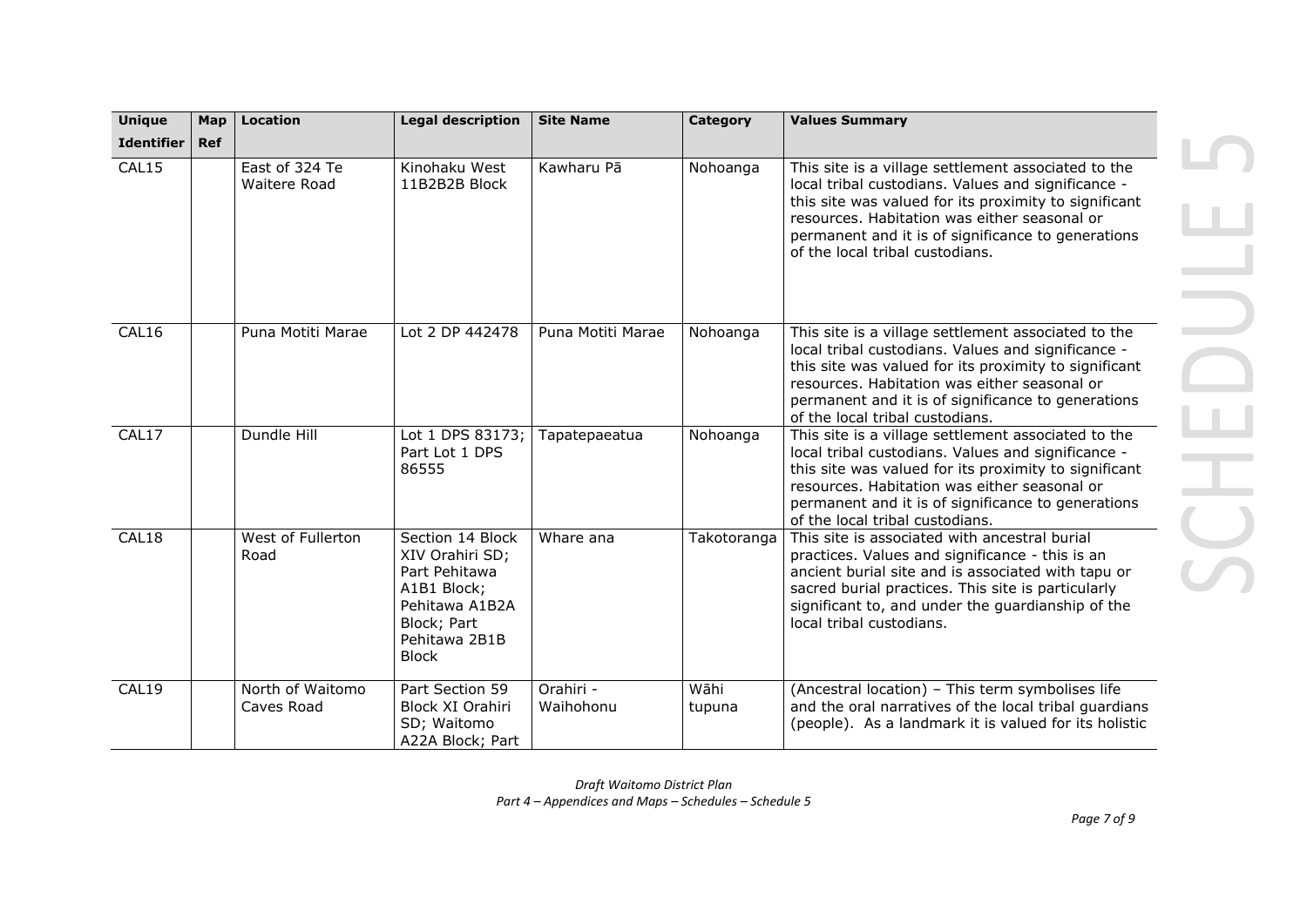| <b>Unique</b>     | Map | <b>Location</b>                                        | <b>Legal description</b>                                                                                                                                                                                                  | <b>Site Name</b>                  | <b>Category</b> | <b>Values Summary</b>                                                                                                                                                                                                                                                                                       |
|-------------------|-----|--------------------------------------------------------|---------------------------------------------------------------------------------------------------------------------------------------------------------------------------------------------------------------------------|-----------------------------------|-----------------|-------------------------------------------------------------------------------------------------------------------------------------------------------------------------------------------------------------------------------------------------------------------------------------------------------------|
| <b>Identifier</b> | Ref |                                                        |                                                                                                                                                                                                                           |                                   |                 |                                                                                                                                                                                                                                                                                                             |
|                   |     |                                                        | Te Kawa A8B<br>Block; Te Kawa<br>A8 A2 Block                                                                                                                                                                              |                                   |                 | association with the local tribal custodians as a<br>collective, through the generations.                                                                                                                                                                                                                   |
| CAL <sub>20</sub> |     | Te Kauri Road and<br><b>Jetty</b>                      | Te Kauri 1 Block;<br>Part Te Kauri 3<br>Block; Lot 1-3<br>DPS 7149 and<br>legal road                                                                                                                                      | Te Kauri Road and<br><b>Jetty</b> | Nohoanga        | This site is a village settlement associated to the<br>local tribal custodians. Values and significance -<br>this site was valued for its proximity to significant<br>resources. Habitation was either seasonal or<br>permanent and it is of significance to generations<br>of the local tribal custodians. |
| CAL21             |     | East of Te Anga<br>Road                                | Part Lot 5B DP<br>7464;<br>Taumatatotara<br>1B2 Block;<br>Taumatatotara<br>1D1 Block; Part<br>Lot 5B DP 7464<br>Block;<br><b>TAUMATATOTARA</b><br>1H 2 Block;<br>Taumatatotara<br>A5 (Residue)<br>Block and legal<br>road | Umu Toatoa                        | Wāhi<br>tupuna  | (Ancestral location) - This term symbolises life<br>and the oral narratives of the local tribal guardians<br>(people). As a landmark it is valued for its holistic<br>association with the local tribal custodians as a<br>collective, through the generations.                                             |
| CAL22             |     | East of Hauturu and<br>Te Anga Road<br><b>Junction</b> | Lot 3 DP 493460                                                                                                                                                                                                           | Stubbs farm                       | Wāhi<br>tupuna  | (Ancestral location) - This term symbolises life<br>and the oral narratives of the local tribal quardians<br>(people). As a landmark it is valued for its holistic<br>association with the local tribal custodians as a<br>collective, through the generations.                                             |
| CAL23             |     | East of Waitomo<br>Valley Road                         | Uekaha A12A<br>Block; Uekaha<br>A12B3B Block                                                                                                                                                                              | Waingaro                          | Nohoanga        | This site is a village settlement associated to the<br>local tribal custodians. Values and significance -<br>this site was valued for its proximity to significant<br>resources. Habitation was either seasonal or<br>permanent and it is of significance to generations<br>of the local tribal custodians. |